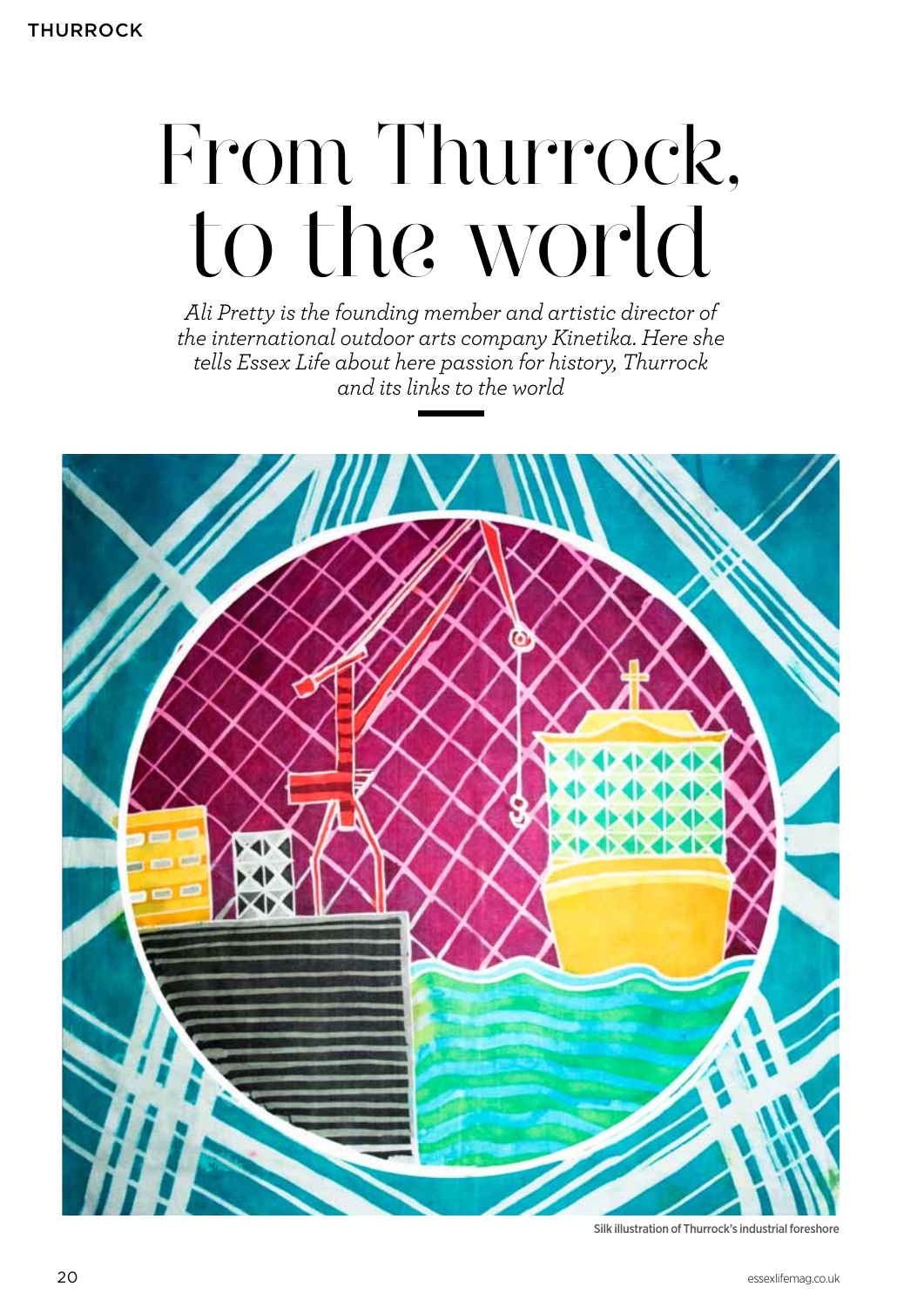

I LANDED in Thurrock in May 2014, not by boat but by the A13. As artistic director of Kinetika, a London based arts organisation, I'd made the decision to move from Hackney to Purfleet, lured by the beautiful brand new Acme studios. Looking out at the River Thames and the Dartford Bridge, all I could see was container ships and trucks.

On my first foray into Thurrock, we drove round and round roundabouts, under bridges and along bypasses through what seemed to be miles and miles of distribution parks that all led one way or another to the citadel of the Lakeside shopping experience.

So when Debbie Maynard, head of public health at Thurrock Council, approached me to develop a walking arts festival for the borough, I couldn't imagine how that would be possible.

'Can you walk 100 miles around Thurrock?' I asked.

'Well there are many footpaths,' Debbie explained to me. 'It's just that most people don't know about them.'

And so the adventure began. Today, I know you can walk 100 miles around Thurrock, because in 2015, the first year of our festival Thurrock 100, we did.

Every day for 10 days we walked 10 miles through fields of potatoes, along the banks of the Mardyke, across rail tracks, clambering down gorges, trampling the concrete path by the side of the seawall and past a mile of graffiti, a drove of wild horses, two ancient forts and more. 100

miles later, we had discovered that Thurrock is jam-packed with hidden stories.

So a year ago, in February 2016, we set about collecting 100 of them. We listened in to conversations, we worked with adults and children to gather words, to write, to draw and to paint each story into a silk flag. These 100

Above: Children fly silk flags at Coalhouse Fort in the finale of the Thurrock 100 project Image by Brian Slater Below: The story of Bata Wayfinder shoes represented in a silk flag

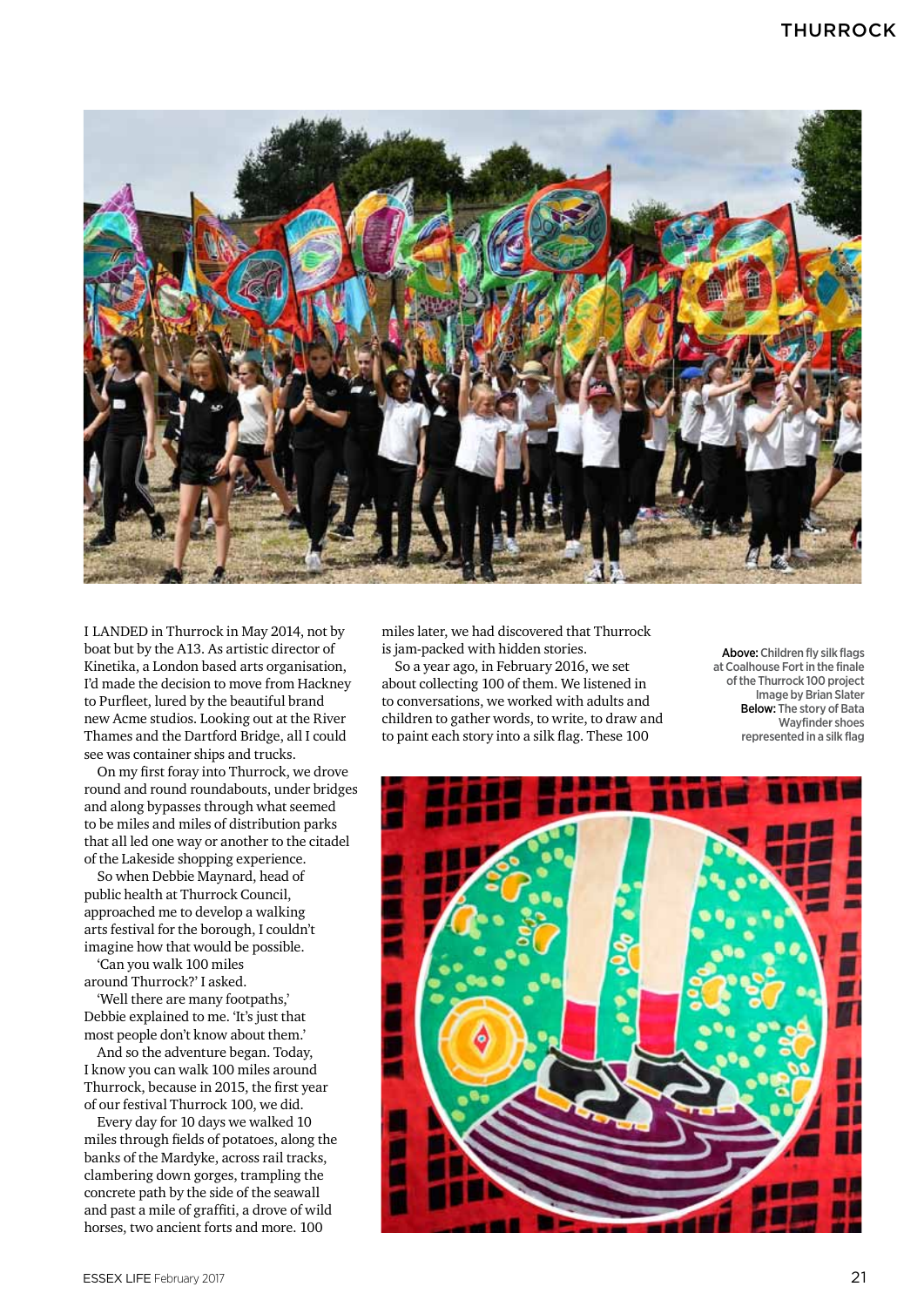

flags were choreographed into a spectacular finale at one of Thurrock's fantastic, but lesser known, locations, Coalhouse Fort.

## **So what are Thurrock's top 100 stories?**

Some of my favourite stories lay on the walk along the Thames from Purfleet – stretching all the way from the RSBP Rainham Marshes, along the multi-coloured shifting shapes of graffitti, past St Clements Church where they filmed *Four Weddings and A Funeral*  and on to Grays for a pint at the yacht club.

Each of the walks is now home to these stories that have been published into a neat publication, *Thurrock 100 Stories*, so you can discover them too and join a growing community of people from far and wide who have a place in their heart for Thurrock, a secret place on the banks of the Thames and a gateway to another world  $-$  it has been so for as long as anyone can remember.

The late Jonathan Catton, renowned local historian and former director of the Thurrock Museum, commented that: 'Thurrock has received many migrations of peoples; from the Bronze Age Beaker people from across the North Sea, to the Romans, Saxons (Thurrock is a Saxon word), the Norman's (Grays is named after the Norman Knight Henry De Grey), Dutch sea wall builders and more recently Czechoslovakian shoe manufacturers (through the Bata factory in East Tilbury) during the 1930s.' One of the silk flags illustrating Thurrock's 100 stories